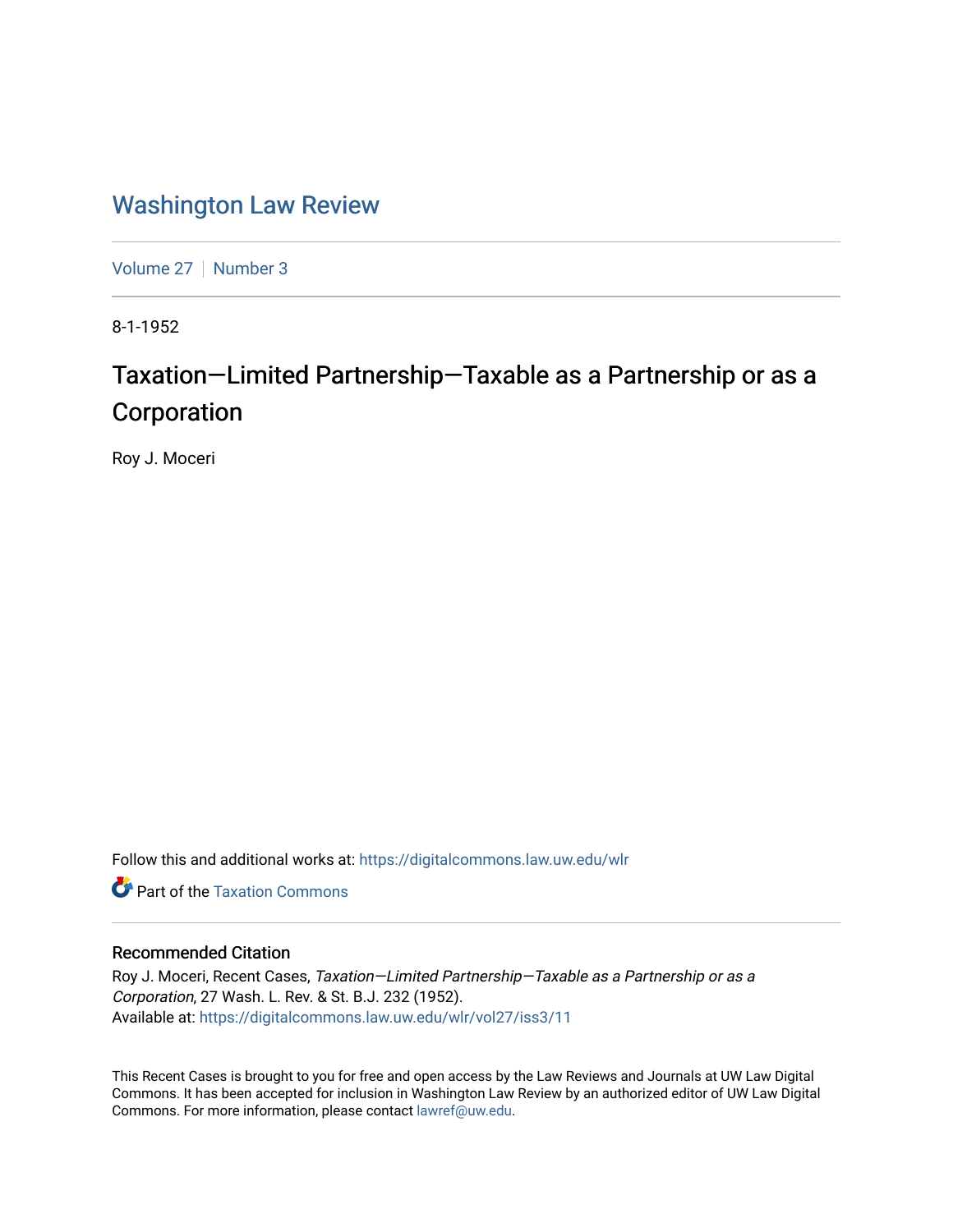its existence, one line of cases holds that "order" refers to the intangible agreement. *Wagner-White Co. v. Holland Co-op Assn.*, 222 Mich. 58, 192 N.W. 552 (1923). The other line of cases holds that "order" refers to the writing. In *Kahn v. Schoen Silk Corp.,* 147 **Md.** 516, 128 Atl. 359 (1925), the seller's agent took an order for goods which the buyer did not sign. Later, the buyer wrote requesting partial cancellation of the order. The seller refused to cancel, wherefore the buyer wrote, "We are compelled to cancel our entire order." The court held that the letter incorporated the written "order" **by** reference. In *Louisville Asphalt Varnish Co. v. Lorick,* 29 S.C. 533, 8 **S.E.** 8 (1888), the defendant wrote, "Don't ship paint ordered through your salesman. We have concluded not to handle it." This was held to incorporate the unsigned written order. In *Knobel & Bloom v. Cortell-Markson Co.,* 122 Me. 511, 120 Atl. 721 (1923), the word "order" in "Please cancel the order given your representative,. . **."** was found as a fact to refer to the written unsigned order. *Morris Furniture Co. v. Braverman,* 230 N.E. 346, 210 Iowa 946 (1930), held the word "order" in "Will you please hold our order of Sept. 17, until further notice?" referred to the writing.

*Jones-Scott Co. v. Ellensburg Milling Co.,* 108 Wash. 73, 183 Pac. 113 (1919), the Washington case most nearly in point, held that a sufficient memorandum arose from the exchange of correspondence concerning a sale of wheat. Plaintiff had written two letters to defendant in which the terms of the sale had been set forth. Defendant's second reply letter concluded, "If you will give me time I will take the wheat bought from you in August." The Court said, "We think there can be no doubt that the letter refers to the contract mentioned **. . ." by** the plaintiff in its letters. It appears that the reference in the principal case is as direct a reference to the unsigned written contract as is the reference in the *Jones-Scott* case.

In view of the Court's admission that the use of the word "order" is a question of interpretation, it seems that "order" ought to be construed as a reference to the written "order" rather than a reference to the intangible order. The facts of this case do not present the slightest suggestion that fraud is being practiced **by** *P;* yet, the holding in the case permits the buyer to breach his contract and to use the statute of frauds as a shield to avoid liability to the seller. The courts have consistently said that they will not allow the defense of the statute of frauds when in so doing it becomes an instrument of fraud.

## ELDON **C.** *PARR*

Taxation - Limited Partnership - Taxable as a Partnership or as a Corporation. *A, B* and *C,* brothers, having for years operated their business as a general partnership and later as a corporation, formed a limited partnership under the Washington Limited Partnership Act of 1869, RCW 25.12.010 *et seq.* [RRS § 9966 *et seq.],* with themselves as general partners and their ten adult children as the limited partners. The articles of co-partnership provided: the management was to be vested in the general partners; upon the death or retirement of a general or limited partner, the remaining general partners were to have the right to continue the business; the interest of a limited partner was to be transferable only with the approval of the general partners; and the general partners were to have the right to admit additional limited partners upon the same footing as the original ones. The Commissioner of Internal Revenue contended that the enterprise constituted an "association" within the meaning of the Internal Revenue Code and was therefore taxable as a corporation. *Held:* Petitioner does not bear such a resemblance to an association or operate effectively as such to justify inclusion of it in that category for tax purposes. *Western Construction Co. v. CIR,* 14 T. C. 453, *Non-acquiesced,* 1950-2 Cum. **BULL.** 6, *aff'd without opinion.* 191 F. 2d 401 (C.C.A. 9th 1951).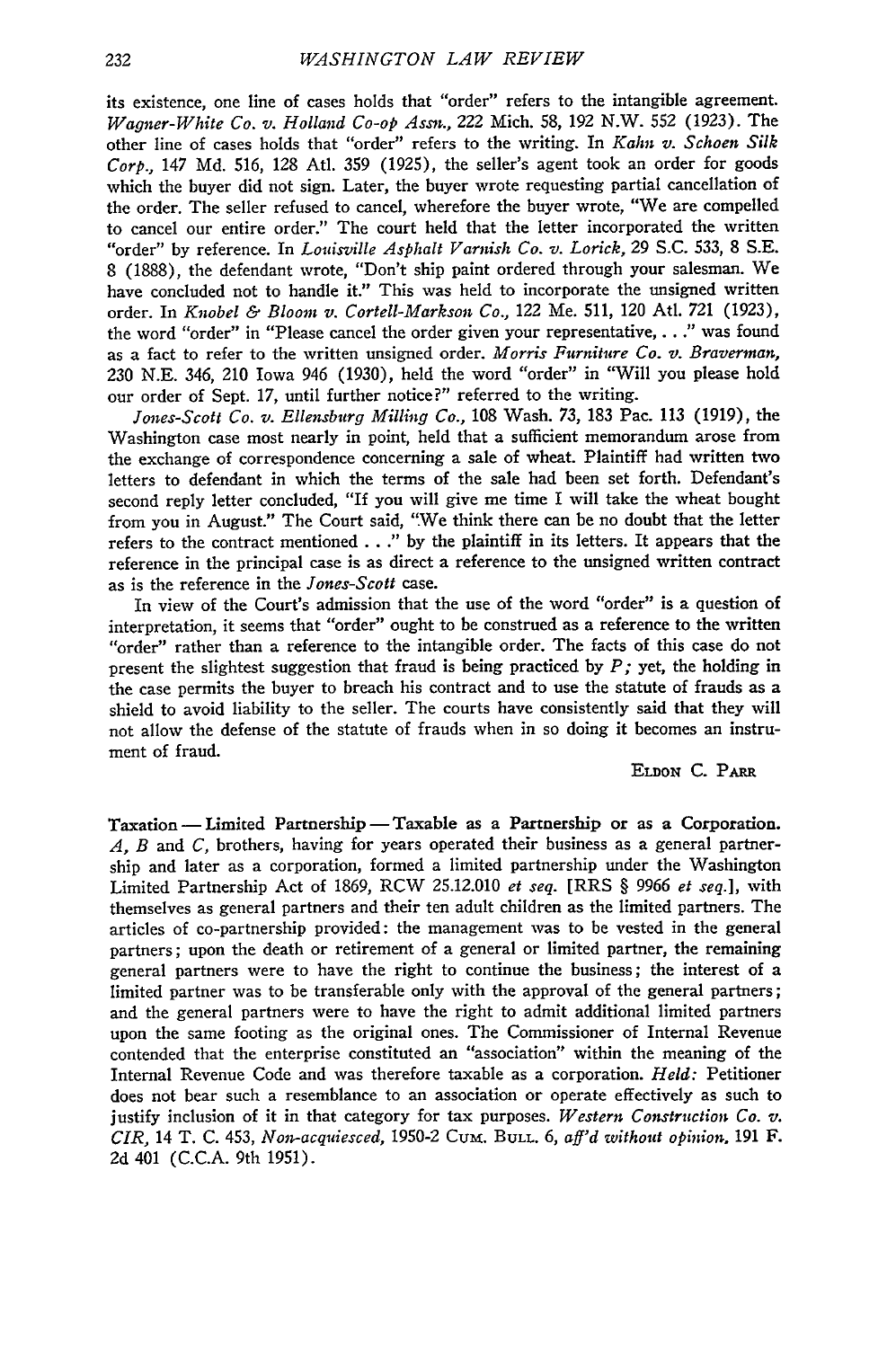The limited partnership, a hybrid between a corporation and a general partnership, has attracted few businessmen. When adopted, it was been attacked by the Commissioner as being, for tax purposes, a corporation. INERNAL REVENuE **CODE,** § 3797 (a) (3) provides, "The term 'corporation' includes associations. **. .** *."* Treas. Reg. 111, § 29.3797-5 (1942) asserts, "A limited partnership is classified for the purposes of the Internal Revenue Code as an ordinary partnership, or, on the other hand, as an association taxable as a corporation, depending upon its character in certain material respects. If the organization is not interrupted by the death of a general partner or by a change in the ownership of his participating interest, and if the management of its affairs is centralized in one or more persons acting in a representative capacity, it is taxable as a corporation." This note will discuss the characteristics of an association dealt with by the regulations and the decisions to determine what effect they have had in answering the question posed in the instant case.

The United States Supreme Court has pointed out six features indicative of an association: (1) sustained operation of the business for profit; *(2)* holding of title to property in the name of the business entity; (3) transferability of interests; (4) continuity of enterprise uninterrupted by death, insanity, or retirement of an owner; (5) centralized control and management in a representative capacity; and, (6) limited liability. *Morrissey v. CIR, 296* **U.S. 344** (1935) (business trust). Neither *Morrissey* nor the limited partnership cases have emphasized any single feature, but have considered all facets of the enterprise in determining its nature for tax purposes. Subsequent to *Morrissey,* the courts have held that not all of the above elements need be present for association status. *Penitsylvania Co., etc. v. U.S.,* 138 F. 2d 869 **(C.C.A.** 9th 1943) (trust).

In determining whether the business is an association, the courts, in not only the limited partnership cases, but other cases as well, have largely ignored the *Morrissey* requirements that the business must be one conducted for profit and that title to the property must be held in the entity. While the former element has always been implicitly present, the absence of the latter has not prevented the courts' finding association status. *CIR v. Fortney Oil Co., etc.,* 125 F. **2d** 995 **(C.C.A.** 6th 1943) (oil leases).

A controlling factor in determining the nature of the business for tax purposes is the fluidity of ownership. Under the Uniform Limited Partnership Act, the interest of a limited partner is assignable without interrupting the enterprise, and the assignor may, under certain conditions, make this assignee a substituted limited partner. RCW 25.08.190 [REm. Supp. 1945 § 9975-19]. The Tax Court has held without exception that though similar to the rights of a stockholder this is not determinative of association status since the limited partner has the power to transfer his interest without giving his assignee the rights of a substituted limited partner. *Glensder Textile Co. v. CIR,* 46 B.T.A. *176* (1946); *Taywal, Ltd. v. CIR,* 1942 P-H BTA-TC Memo. Decisions **5** 42421. The merits of this argument are debatable since the owner of corporation stock has the same power to limit the rights of his transferee. An influencing factor in the decision of both of these cases was the absence of any evidence of ownership in the partnership other than the articles of co-partnership, the importance being that the parties did not contemplate a convenient transferability of their partnership interests such as is usually sought in corporate ownership. While the instant case accords with the prior decisions, the provisions of the contract here involved which required "approval of the General Partners" for the transfer of a limited partner's interest present a more persuasive argument for partnership status.

Continuity of enterprise uninterrupted by the death, insanity or retirement of an owner is a prominent indicium of a corporation. *Morrissey v. CIR, supra;* Treas. Reg. 111, § 29.3797-5 (1942). Under the Uniform Limited Partnership Act, such incapacity